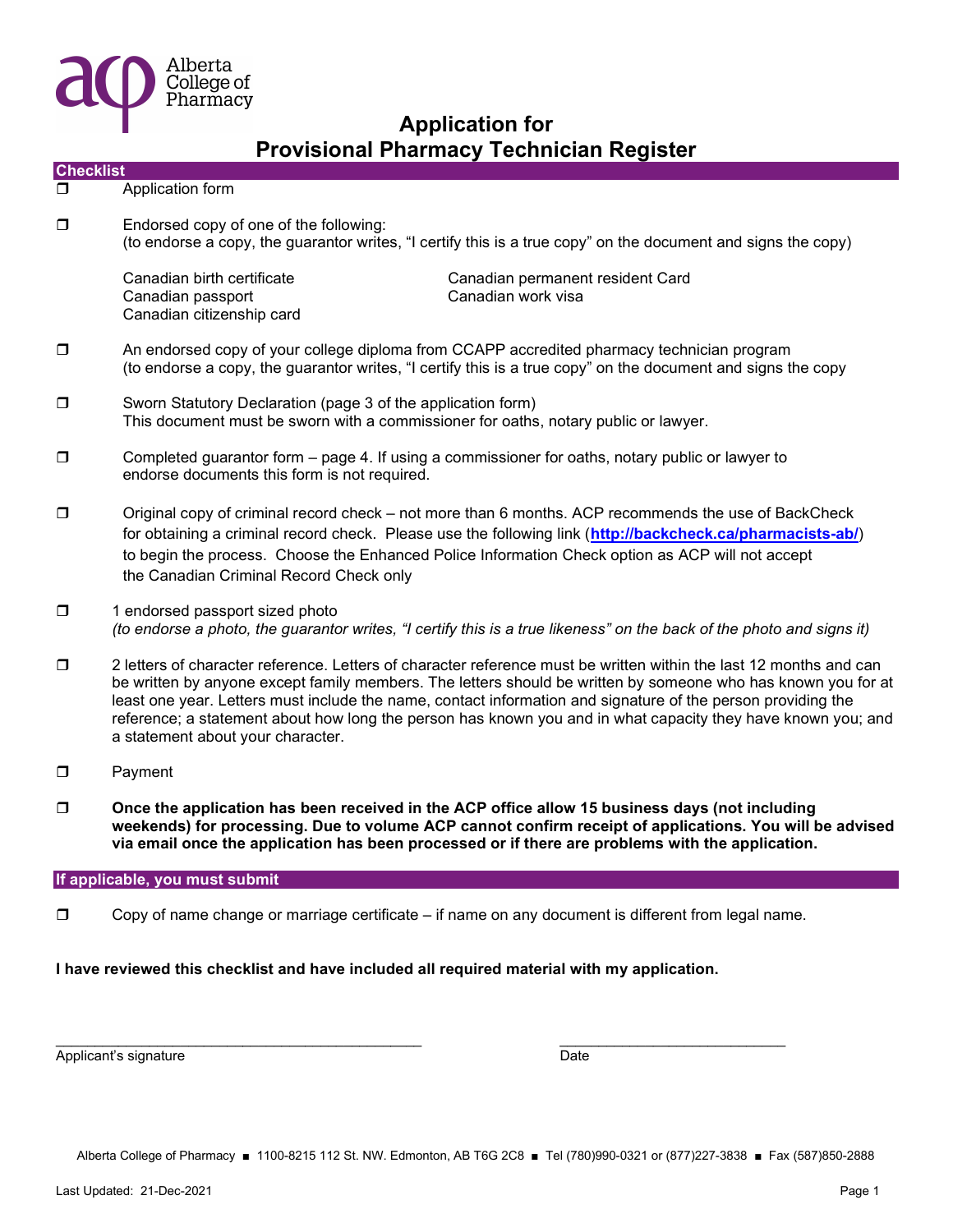

| First name                                                                                                                                                                                                                                                                                | Middle name | Surname                                                                                                                                                                                                                                           | Gender                                                                                                                                                                                                                         |
|-------------------------------------------------------------------------------------------------------------------------------------------------------------------------------------------------------------------------------------------------------------------------------------------|-------------|---------------------------------------------------------------------------------------------------------------------------------------------------------------------------------------------------------------------------------------------------|--------------------------------------------------------------------------------------------------------------------------------------------------------------------------------------------------------------------------------|
| Have you previously registered with ACP? Yes $\square$ No $\square$                                                                                                                                                                                                                       |             |                                                                                                                                                                                                                                                   | If yes, provide ACP registration number _________                                                                                                                                                                              |
| Mailing<br>address:                                                                                                                                                                                                                                                                       |             |                                                                                                                                                                                                                                                   | Phone:<br>Area code Telephone #                                                                                                                                                                                                |
| City / Town Province                                                                                                                                                                                                                                                                      |             | Postal code                                                                                                                                                                                                                                       | Cell:<br>Area code Telephone #                                                                                                                                                                                                 |
| Date of birth (day/month/year) Place of birth (country)                                                                                                                                                                                                                                   |             |                                                                                                                                                                                                                                                   | Email: Email: All and the state of the state of the state of the state of the state of the state of the state of the state of the state of the state of the state of the state of the state of the state of the state of the s |
| <b>PEBC Qualifying Exam - if applicable</b>                                                                                                                                                                                                                                               |             |                                                                                                                                                                                                                                                   |                                                                                                                                                                                                                                |
| Date Successfully Completed: _____________________                                                                                                                                                                                                                                        |             |                                                                                                                                                                                                                                                   | Certificate Number: PT __ _ _ _ _                                                                                                                                                                                              |
| Education - pharmacy technician certificate or diploma                                                                                                                                                                                                                                    |             |                                                                                                                                                                                                                                                   |                                                                                                                                                                                                                                |
| School name: $\frac{1}{2}$ and $\frac{1}{2}$ and $\frac{1}{2}$ and $\frac{1}{2}$ and $\frac{1}{2}$ and $\frac{1}{2}$ and $\frac{1}{2}$ and $\frac{1}{2}$ and $\frac{1}{2}$ and $\frac{1}{2}$ and $\frac{1}{2}$ and $\frac{1}{2}$ and $\frac{1}{2}$ and $\frac{1}{2}$ and $\frac{1}{2}$ an |             | School location: _______________                                                                                                                                                                                                                  | Date of graduation: _______                                                                                                                                                                                                    |
| <b>Education - required only if additional degree or diploma has been obtained</b>                                                                                                                                                                                                        |             |                                                                                                                                                                                                                                                   |                                                                                                                                                                                                                                |
| School name: ___________________________                                                                                                                                                                                                                                                  |             | School location: ________________                                                                                                                                                                                                                 | Date of graduation: _______                                                                                                                                                                                                    |
|                                                                                                                                                                                                                                                                                           |             |                                                                                                                                                                                                                                                   |                                                                                                                                                                                                                                |
| <b>Current Employment</b> – in Alberta only                                                                                                                                                                                                                                               |             |                                                                                                                                                                                                                                                   |                                                                                                                                                                                                                                |
| Pharmacy or hospital name                                                                                                                                                                                                                                                                 |             |                                                                                                                                                                                                                                                   | License#                                                                                                                                                                                                                       |
| <b>Address</b>                                                                                                                                                                                                                                                                            |             | <u> 1960 - Johann John Harry Harry Harry Harry Harry Harry Harry Harry Harry Harry Harry Harry Harry Harry Harry Harry Harry Harry Harry Harry Harry Harry Harry Harry Harry Harry Harry Harry Harry Harry Harry Harry Harry Har</u><br>City/Town | Postal code                                                                                                                                                                                                                    |
| <b>Disclosure of Personal Information</b>                                                                                                                                                                                                                                                 |             |                                                                                                                                                                                                                                                   |                                                                                                                                                                                                                                |

ACP allows you to make your personal consent choices on your ACP registration profile page (Alinity - Advanced Simplicity (abpharmacy.ca)). Please log on and select your consent choices. If no selection is made, ACP will assume you consent to release your information for all approved purposes.

ACP's Privacy of Personal Information Policy can be viewed in full at **abpharmacy.ca** 

I declare that all of the information on this application or any information supplied in support of this application is true to the best of my knowledge.

 $\overline{\phantom{a}}$  , and the state of the state of the state of the state of the state of the state of the state of the state of the state of the state of the state of the state of the state of the state of the state of the stat

Applicant's signature Date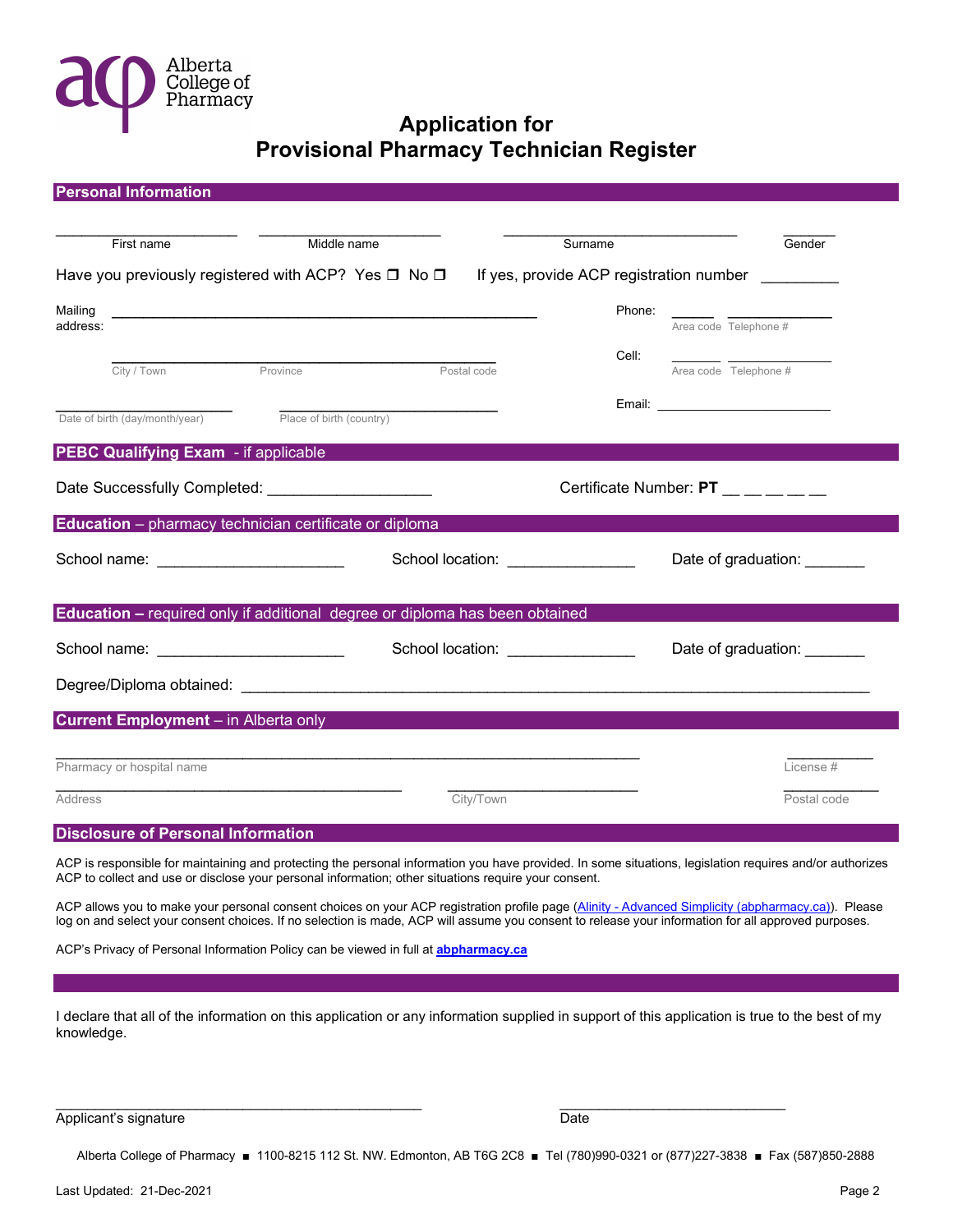

|                                                        |               | Statutory Declaration – Must be sworn in the presence of a commissioner for oaths, notary public or lawyer |
|--------------------------------------------------------|---------------|------------------------------------------------------------------------------------------------------------|
| <b>CANADA</b><br><b>PROVINCE OF ALBERTA</b><br>TO WIT: |               | ) In the matter of application for registration with the Alberta College of Pharmacists                    |
|                                                        | a resident of | in the Province of                                                                                         |

(Declarant's full name)  $($  city town of current residence $)$ 

do hereby declare that I:

- am the person referred to in the documents submitted in support of my application, and that these documents present a true and accurate account of my qualifications;
- have not been found guilty of an offence under any Act regulating the practice of pharmacy technicians or relating to the sale of drugs, or of any criminal offence;
- am not the subject of a current investigation or proceeding relating to an offence under any Act regulating the practice of pharmacy technicians or relating to the sale of drugs, or relating to any criminal offence;
- have not been the subject of a finding of professional misconduct, incompetence or incapacity in Alberta or any other jurisdiction in relation to pharmacy or any other health profession and am not the subject of any current professional misconduct, incompetence, or incapacity proceeding in Alberta or any other jurisdiction in relation to pharmacy or any other health profession;
- have not had a judgment in a civil action against me with respect to the practice of pharmacy or another regulated health profession in Alberta or any other jurisdiction.

I further declare that I shall provide the Registrar with the details of any of the following that relate to me and that occur or arise after my registration:

- a charge relating to an offence under any Act regulating the practice of pharmacy technicians or relating to the sale of drugs, or relating to any criminal offence;
- a finding of guilt in relation to an offence under any Act regulating the practice of pharmacy technicians or relating to the sale of drugs or in relation to any criminal offence;
- a finding of professional misconduct, incompetence or incapacity in any jurisdiction in relation to pharmacy or any other health profession;
- a proceeding for professional misconduct, incompetence or incapacity in any jurisdiction in relation to pharmacy or any other health profession;
- a judgment in a civil action against me with respect to the practice of pharmacy or another regulated health profession in Alberta or any other jurisdiction.

I acknowledge that I shall be deemed to have not satisfied the requirements for registration if I make a false or misleading statement or representation on my application.

I make this solemn declaration conscientiously believing it to be true and knowing that it is of the same force and effect as if made under oath and by virtue of the Canada Evidence Act.

Declared before me at the \_\_\_\_\_\_\_\_ of \_\_\_\_\_\_\_\_\_\_\_

 $\blacksquare$  in the  $\blacksquare$ 

this day of 20

l

(Declarant's Signature)

Commissioner for Oaths in and for the Province of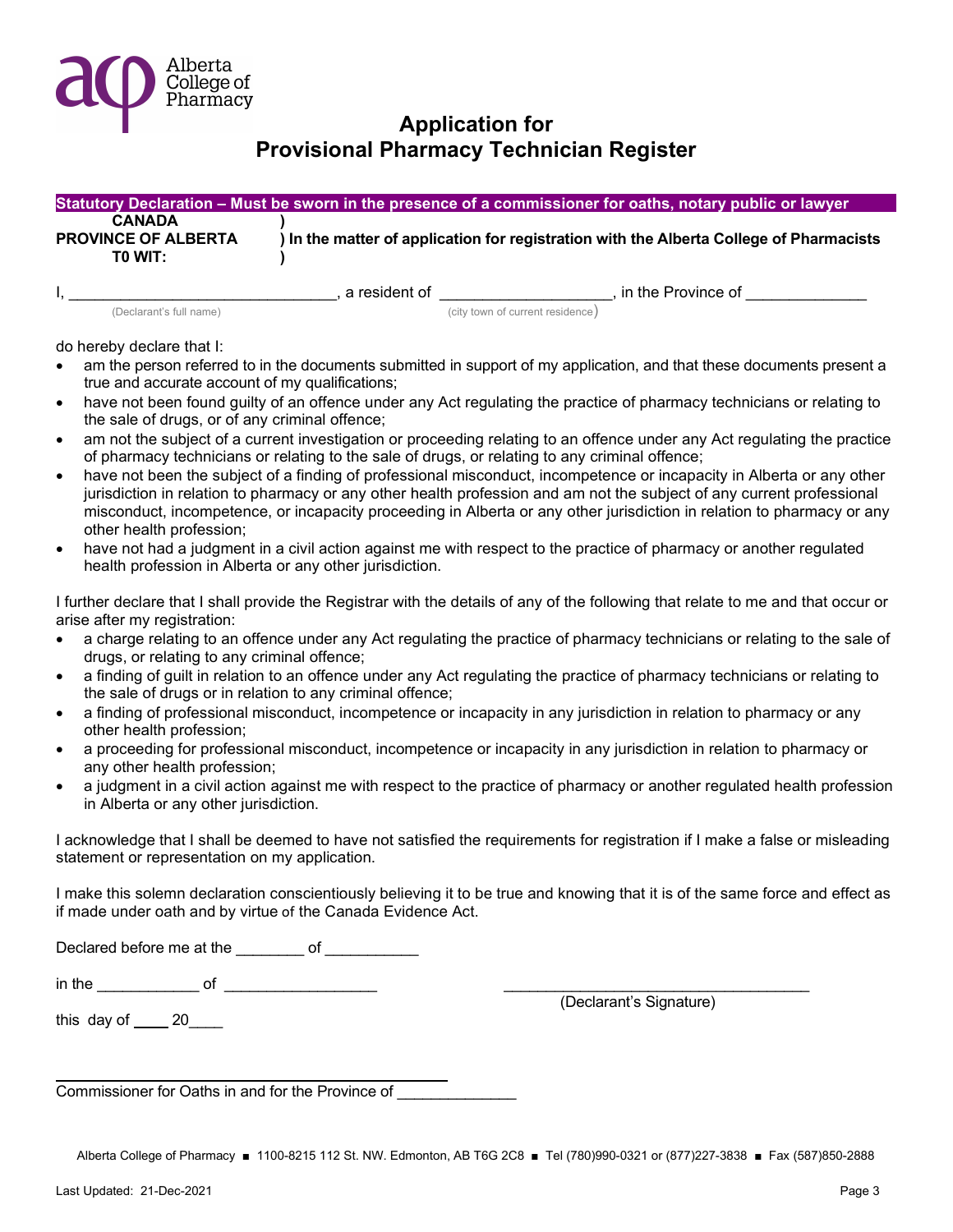

#### Guarantor Information and Declaration

#### Duties of a guarantor

Your guarantor must perform the following tasks free of charge:

- 1. Certify the information on your application form by completing and signing the Declaration of Guarantor portion of this form. Completed form must be submitted to ACP with the application package.
- 2. Write on the back of the photo, "I certify this to be a true likeness of (your name)" and sign and date.
- 3. Write on the back of any photocopies to be certified, "I certify this to be a true copy of the original document" and sign and date.

#### Eligible guarantors

Your guarantor must:

- 1. be a Canadian citizen residing in Canada and must be accessible to the Alberta College of Pharmacy for verification. Relatives may act as guarantors if they are a Canadian citizen residing in Canada.
- 2. have known you personally for at least two years.
- 3. hold a current Canadian passport

If you do not know an eligible guarantor, as outlined above, all documents must be signed by a commissioner for oaths, notary public or lawyer. If signed by a commissioner for oaths, notary public or lawyer this form is not required. All documents must bear appropriate seal or appropriate license/registration number of the commissioner for oaths, notary public or lawyer.

### Declaration of Guarantor

| Guarantor's surname (please print) |                            | Given name(s)              |  |  |
|------------------------------------|----------------------------|----------------------------|--|--|
| Occupation                         | <b>Cdn Passport Number</b> | Email address              |  |  |
| Business telephone number          | Home telephone number      | Cellular number (optional) |  |  |

\_\_\_\_\_\_\_\_\_\_\_\_\_\_\_\_\_\_\_\_\_\_\_\_\_\_\_\_\_ \_\_\_\_\_\_\_\_\_\_\_\_\_\_\_\_\_\_\_\_ \_\_\_\_\_\_\_\_\_\_\_\_\_\_\_\_\_\_\_\_\_\_\_\_

#### **Declaration**

I declare that I am a Canadian citizen who holds a valid Canadian passport and, to the best of my knowledge and belief, all of the statements made in this application are true. I have known the applicant personally for at least two years and have certified on the back of the photo that the image is a true likeness of the applicant. If applicable, I have also certified on the photocopies of supplementary documentation that, to the best of my knowledge, the photocopy is a true likeness of the original.

Signature of guarantor **Signature of guarant contract contract Date** Signed at (city and province)